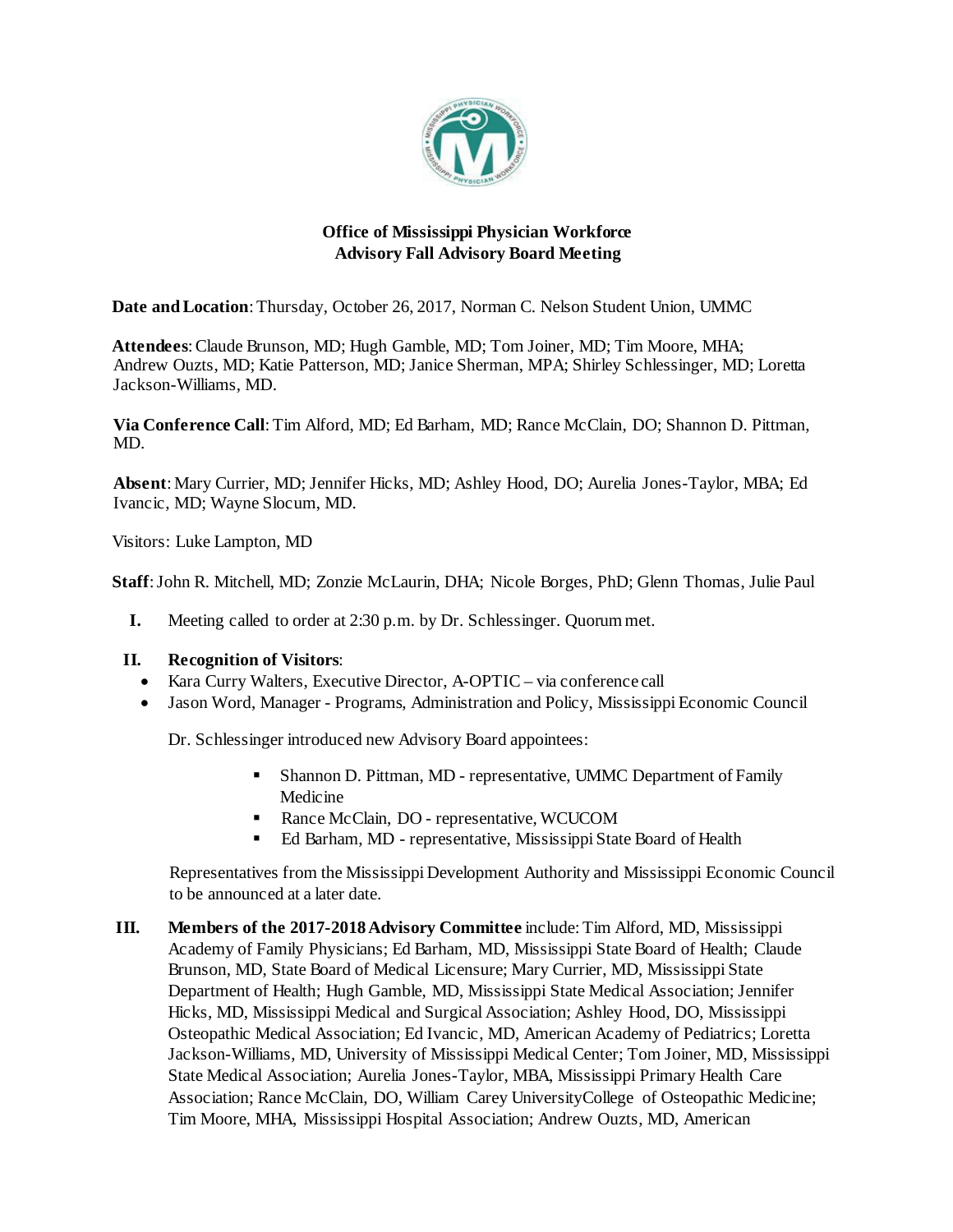College of Physicians, Mississippi Chapter; Katherine Patterson, MD, Mississippi Academy of Family Physicians; Shirley Schlessinger, MD, University of Mississippi Medical Center; Shannon D. Pittman, MD, University of Mississippi Medical Center - Department of Family Medicine; Janice Sherman, MPA, Mississippi Primary Health Care Association; Wayne Slocum, MD, Mississippi Section of the American College of OB-GYN.

## **IV. New Business**

- **a) EC-Healthnet Family Medicine Residency Program** received initial ACGME accreditation on October 18, 2017.
- **V. OMPW Funding Assistance Requests -** OMPW has approximately \$500,000 in funds to be expend by the close of the fiscal year on June 30, 2018. As determined by state legislature, funds will be implemented d to develop and support strategically placed graduate medical education programs throughout the state.

**Motion 1:** Motion to award funding for residency development projects to Baptist Memorial Hospital - DeSoto and Baptist Memorial Hospital - North Mississippi

**Vote:** Motion carried.

**Motion 2:** Motion to award funding residency development projects to Magnolia Regional Health Center and Merit Health Wesley

**Vote:** Motion carried.

#### **Mississippi Delta Medical Education and Research Consortium (MDMERC) Summary**

OMPW has engaged Bradley, Arant, Boult, Cummings, LLP law firm to consult upon the formation of the consortium's non-profit legal structure. OMPW is proceeding with organizational planning while awaiting the Attorney General's opinion. More information will be available once the ruling is established.

## **VI. Informational Items**

- **a) Residency Accreditation Status**  Currently, three of the five osteopathic GME programs have received initial ACGME accreditation with the other two in the process. The state currently has ten non-academic center training programs including Keesler Medical Center. Eight of the ten are ACGME accredited.
- **b) Appalachian OsteopathicPostgraduate Training InstituteConsortium (A-OPTIC) -** Kara Curry Walters, Executive Director and DIO, gave a brief presentation via teleconference. The consortium facilitates the establishment and provides maintenance of GME programs in Mississippi and surrounding states.
- **c) [St. George's University](http://degrees.sgu.edu/us/md-2?&utm_source=bing&utm_medium=cpc&utm_campaign=Brand%2B-%2BUnited%2BStates%2B-%2BSouth%2B-%2BExact&utm_content=Brand%2B-%2BGeneral&utm_term=st%2Bgeorge%2Buniversity&gclid=CIHH5piIoNcCFQPiDQodykoA1Q&gclsrc=ds)** St. George's University is a for-profit international medical school that is actively investigating establishing a presence in Mississippi. Discussion revolved upon possible impact on current GME training opportunities. Dr. Mitchell requested that Dr. Jackson-Williams investigate the number of UMMC international medical graduates that leave the state following residency training.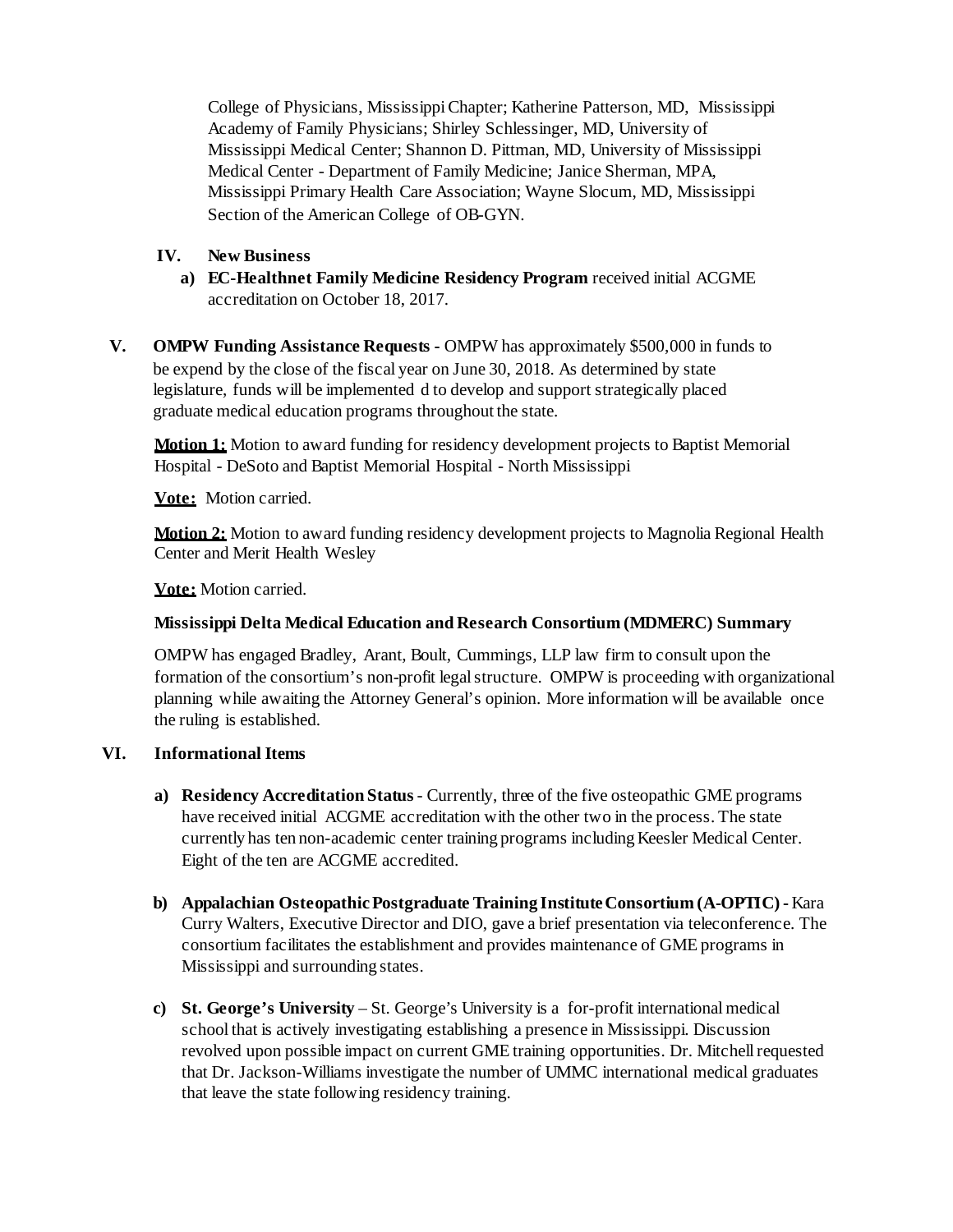**d) MS MED Certificated Program** - The first class of five fellows will graduate from the MS Med Certificated program on January 31, 2018. Fellows include: Y. Melissa Chan, MD, Assistant Professor of Anesthesiology, UMMC; Tobe Momah, MD, Assistant Professor of Family Medicine, UMMC, Dennis Rau, Jr., DO, Assistant Professor of Clinical Sciences, William Carey University College of Osteopathic Medicine; Teresa Camp-Rogers MD, MS, Assistant Professor, William Carey University College of Osteopathic Medicine; and Tanvir Rizvi, MBBS, MD; Assistant Professor, Radiology, UMMC.

Plans are in discussion for the 2018-2019 year. Participant Overview: Fourteen participants initially enrolled. Six fellows withdrew enrollment before the first retreat, three others left the program before program completion. Two fellows completed 50% of training.

- **e) ROMP Career Fair** OMPWis planning the third annual Rural Opportunities for Mississippi Physicians Career Fair (ROMP) forspring, 2018. Details will follow.
- **f) FQHC/Hospital GME Summit** is planned for January 2018. The summit will be a collaborative effort among the Office of Mississippi Physician Workforce (OMPW), Mississippi Primary Health Care Association (MPHCA), Mississippi Department of Health-Primary Care Office (MSDH-PCO), Mississippi Hospital Association (MHA), and the Northwest Regional Primary Care Association (NWRPCA). More information to follow upon finalization of details.
- **g) Relocation of OMPW Offices-** OMPW willrelocate to a UMMC stand-alone building at 838 Lakeland Drive. The building will be refurbished and house OMPW, the Mississippi Physicians Rural Scholarship and MississippiRural Dentistry programs. Scheduledmoving date is November 20, 2017.
- **h)** Copies of OMPW'slatest informational/promotional pamphlet were distributed. Pamphlet is also available on OMPW website at [www.ompw.org.](http://www.ompw.org/)
- **VII.** MSMA Sesquicentennial Event Mississippi State Medical Association has requested OMPW financial support for its upcoming  $150<sup>th</sup>$  anniversary celebration. Several sponsorship levels are available and would include recognition at social events, signage, and inclusion in multi-year marketing materials. OMPW will investigate whether the office can sponsor or contribute to an event using state-supported funds.

**Motion 3:** OMPW will contribute funds MSMA's 150th anniversary celebration. Caveat: The donation must be supported by documents that define MSMA deliverables and is dependent upon financial approval by UMMC. Drs. Mitchell and Gamble, both members of MSMA's Board of Directors, recused themselves from the vote.

**Vote:** Motion carried.

## **VIII. OldBusiness**

**Mississippi State Board of Medical Licensure and Mississippi State Board of Nursing Updates -** OMPW is collaborating with both agencies to collect data components that will be stored in an OMPW data system. OMPW is working the Geospatial Group in Jackson to develop a JavaScript GIS Application that will be owned and maintained by OMPW.